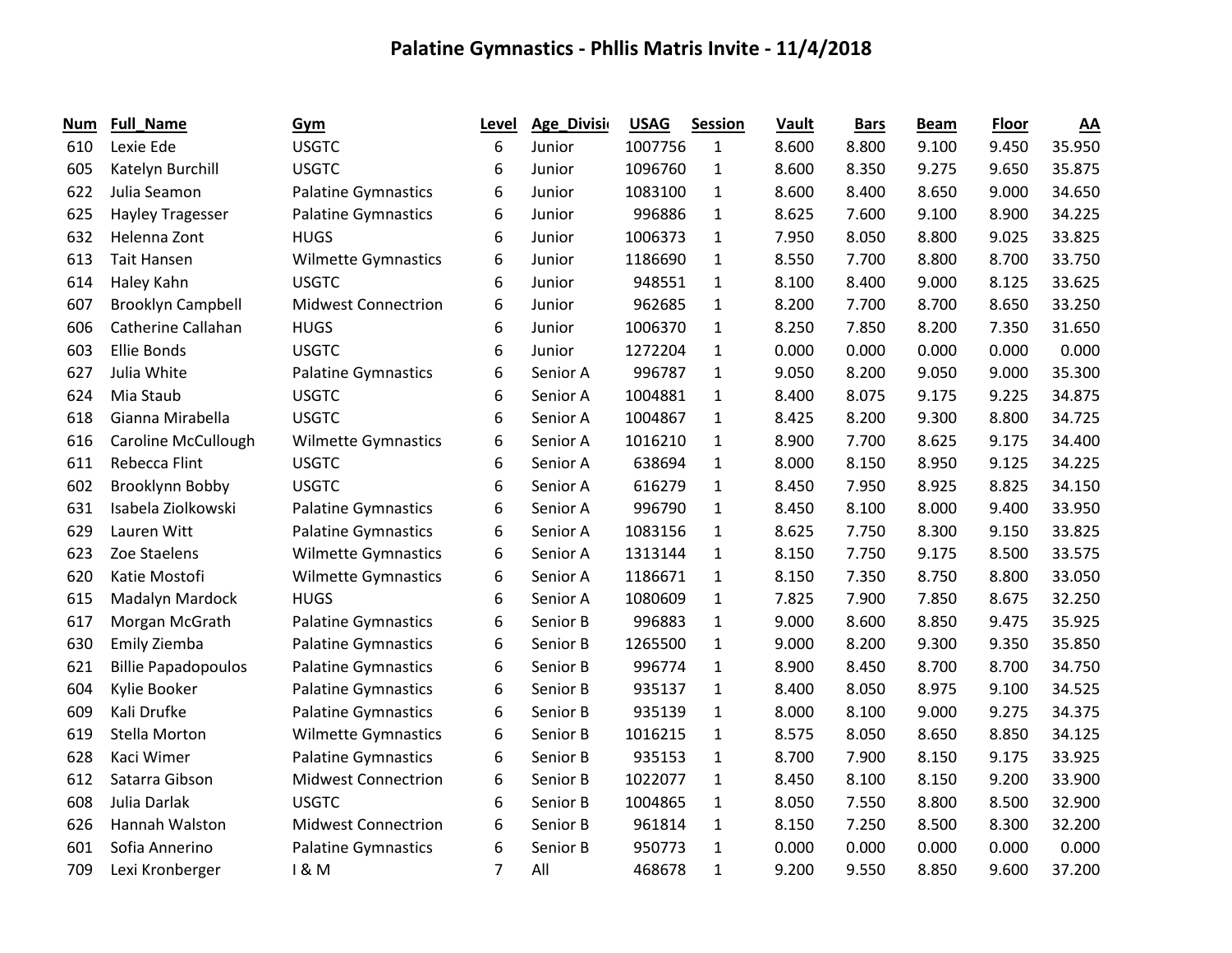| Num  | <b>Full_Name</b>         | Gym                        | Level          | <b>Age_Divisio</b> | <b>USAG</b> | <b>Session</b> | Vault | <b>Bars</b> | <b>Beam</b> | <b>Floor</b> | AA     |
|------|--------------------------|----------------------------|----------------|--------------------|-------------|----------------|-------|-------------|-------------|--------------|--------|
| 706  | Jane Forsberg            | <b>Palatine Gymnastics</b> | $\overline{7}$ | All                | 950815      | 1              | 8.750 | 9.500       | 9.100       | 9.525        | 36.875 |
| 705  | Chloe DeMaso             | 1 & M                      | 7              | All                | 503464      | $\mathbf{1}$   | 8.850 | 9.000       | 8.650       | 9.250        | 35.750 |
| 703  | Joycelyn Crum            | The Gymnastics Zone        | $\overline{7}$ | All                | 583539      | $\mathbf{1}$   | 9.050 | 8.750       | 8.650       | 9.025        | 35.475 |
| 713  | Rachel Van de Cotte      | <b>Palatine Gymnastics</b> | 7              | All                | 554510      | $\mathbf{1}$   | 8.850 | 8.000       | 9.125       | 9.425        | 35.400 |
| 708  | Kaiya Koyanagi           | <b>Elk Grove</b>           | $\overline{7}$ | All                | 635987      | $\mathbf{1}$   | 9.050 | 7.650       | 9.250       | 9.300        | 35.250 |
| 710  | Isabella Palmer          | <b>Palatine Gymnastics</b> | $\overline{7}$ | All                | 560037      | $\mathbf{1}$   | 8.600 | 8.700       | 8.700       | 9.200        | 35.200 |
| 704  | Olivia D'Angelo          | <b>Palatine Gymnastics</b> | $\overline{7}$ | All                | 996764      | $\mathbf{1}$   | 8.300 | 8.200       | 8.425       | 9.425        | 34.350 |
| 714  | Magdalena Weber          | <b>Palatine Gymnastics</b> | $\overline{7}$ | All                | 1003192     | 1              | 8.550 | 9.150       | 7.150       | 8.650        | 33.500 |
| 711  | Lucy Rizzi               | <b>Elk Grove</b>           | 7              | All                | 1035896     | $\mathbf{1}$   | 8.600 | 7.800       | 7.550       | 8.450        | 32.400 |
| 702  | Katie Bilotas            | Palatine Gymnastics        | $\overline{7}$ | All                | 554489      | $\mathbf{1}$   | 8.600 | 7.550       | 8.000       | 8.200        | 32.350 |
| 712  | Meghan Smith             | <b>Elk Grove</b>           | 7              | All                | 566166      | $\mathbf{1}$   | 8.050 | 7.750       | 7.950       | 8.500        | 32.250 |
| 707  | <b>Catherine Grabowy</b> | <b>Elk Grove</b>           | 7              | All                | 539419      | $\mathbf{1}$   | 8.400 | 7.350       | 7.200       | 8.450        | 31.400 |
| 701  | Cate Banzen              | <b>Palatine Gymnastics</b> | $\overline{7}$ | All                | 577508      | $\mathbf{1}$   | 8.350 | 0.000       | 8.550       | 9.225        | 26.125 |
| 801  | Elizabeth Berk           | <b>Palatine Gymnastics</b> | 8              | All                | 935136      | $\mathbf{1}$   | 8.100 | 8.500       | 9.075       | 9.100        | 34.775 |
| 808  | <b>Riley Strahl</b>      | <b>Palatine Gymnastics</b> | 8              | All                | 620918      | $\mathbf{1}$   | 8.250 | 8.450       | 8.550       | 9.000        | 34.250 |
| 804  | <b>Brooklynn Hextall</b> | <b>Palatine Gymnastics</b> | 8              | All                | 1020830     | $\mathbf{1}$   | 8.000 | 8.150       | 8.450       | 9.450        | 34.050 |
| 805  | <b>Elly Nilsen</b>       | <b>Palatine Gymnastics</b> | 8              | All                | 554504      | 1              | 8.550 | 7.850       | 8.250       | 8.800        | 33.450 |
| 803  | Ella Gray                | <b>Palatine Gymnastics</b> | 8              | All                | 1006625     | $\mathbf{1}$   | 7.600 | 7.350       | 8.175       | 9.275        | 32.400 |
| 806  | <b>Bauer Rogger</b>      | <b>Midwest Connectrion</b> | 8              | All                | 428427      | $\mathbf{1}$   | 8.000 | 5.550       | 8.050       | 8.725        | 30.325 |
| 802  | Claire Fritzmann         | <b>Elk Grove</b>           | 8              | All                | 470653      | $\mathbf{1}$   | 0.000 | 7.600       | 0.000       | 0.000        | 7.600  |
| 807  | Elise Seamon             | <b>Palatine Gymnastics</b> | 8              | All                | 639705      | $\mathbf{1}$   | 0.000 | 0.000       | 0.000       | 0.000        | 0.000  |
| 901  | Alyssa Eckels            | <b>Palatine Gymnastics</b> | 9              | All                | 497753      | 1              | 8.550 | 8.200       | 8.000       | 8.600        | 33.350 |
| 902  | Joanna Topa              | <b>Palatine Gymnastics</b> | 9              | All                | 497801      | $\mathbf{1}$   | 8.750 | 6.850       | 7.800       | 8.675        | 32.075 |
| 1003 | Ellie Coughlin           | Cary Gymnastics            | XG             | Junior             | 1239630     | $\overline{2}$ | 8.900 | 9.300       | 9.375       | 9.400        | 36.975 |
| 1013 | Kaitlin Lummis           | Cary Gymnastics            | XG             | Junior             | 1321157     | $\overline{2}$ | 8.475 | 9.400       | 9.375       | 8.250        | 35.500 |
| 1020 | Morgan Sauber            | Cary Gymnastics            | XG             | Junior             | 1321188     | $\overline{2}$ | 8.725 | 8.925       | 8.900       | 8.775        | 35.325 |
| 1001 | Sophia Aguila            | Cary Gymnastics            | XG             | Junior             | 1239634     | $\overline{2}$ | 8.850 | 8.625       | 8.675       | 8.800        | 34.950 |
| 1006 | Morgan Farrant           | <b>HUGS</b>                | XG             | Junior             | 1080554     | $\overline{2}$ | 8.100 | 8.100       | 9.350       | 8.900        | 34.450 |
| 1009 | Zoe Hubka                | Cary Gymnastics            | XG             | Junior             | 1239647     | $\overline{2}$ | 8.850 | 8.700       | 8.300       | 8.500        | 34.350 |
| 1007 | <b>Allie Garfield</b>    | <b>Midwest Connectrion</b> | XG             | Junior             | 962678      | $\overline{2}$ | 8.150 | 8.600       | 9.025       | 8.500        | 34.275 |
| 1017 | Payton Monteleone        | <b>USGTC</b>               | XG             | Junior             | 1313705     | $\overline{2}$ | 8.400 | 8.200       | 9.200       | 8.325        | 34.125 |
| 1002 | Gabrielle Anderson       | <b>HUGS</b>                | XG             | Junior             | 1080571     | $\overline{2}$ | 8.550 | 8.500       | 7.900       | 8.500        | 33.450 |
| 1023 | <b>Tess VanAllen</b>     | Cary Gymnastics            | XG             | Junior             | 1321177     | $\overline{2}$ | 7.900 | 8.350       | 8.250       | 8.700        | 33.200 |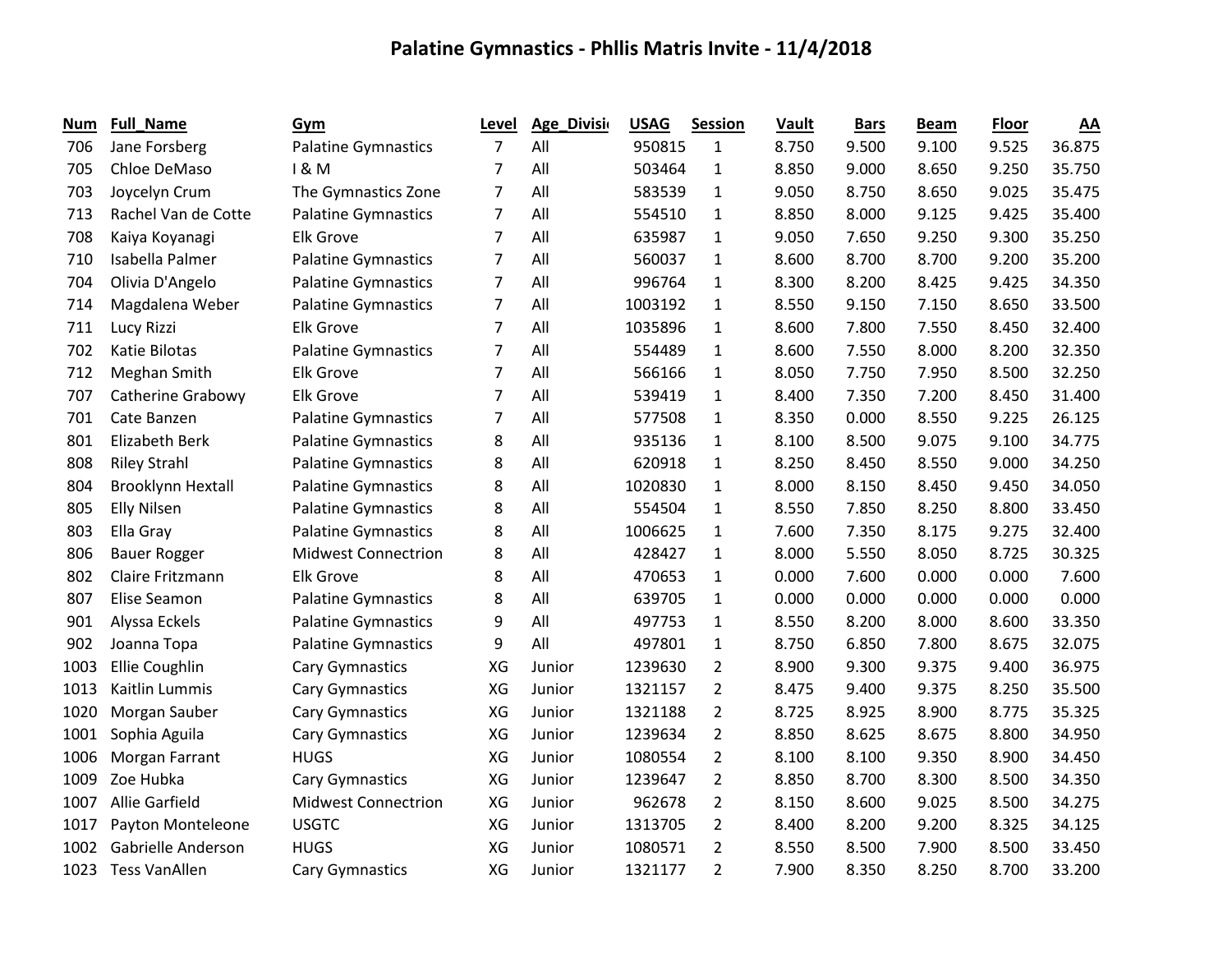| Num  | <b>Full_Name</b>      | Gym                        | Level     | Age_Divisi | <b>USAG</b> | <b>Session</b> | Vault | <b>Bars</b> | <b>Beam</b> | <b>Floor</b> | AA     |
|------|-----------------------|----------------------------|-----------|------------|-------------|----------------|-------|-------------|-------------|--------------|--------|
| 1022 | Gracie Vale           | <b>USGTC</b>               | XG        | Junior     | 1352508     | $\overline{2}$ | 7.400 | 7.200       | 7.850       | 7.100        | 29.550 |
| 1021 | Jessica Tex           | Cary Gymnastics            | XG        | Junior     | 1264816     | $\overline{2}$ | 8.300 | 7.450       | 0.000       | 8.550        | 24.300 |
| 1012 | Anna Lakosky          | All Around                 | XG        | Senior     | 1122340     | $\overline{2}$ | 9.250 | 9.400       | 9.025       | 8.550        | 36.225 |
| 1014 | Cristina Mac Cormac   | <b>USGTC</b>               | XG        | Senior     | 1096778     | $\overline{2}$ | 8.850 | 8.650       | 8.900       | 8.475        | 34.875 |
| 1016 | Kelsey Moersfelder    | <b>HUGS</b>                | XG        | Senior     | 1353438     | $\overline{2}$ | 8.700 | 8.150       | 8.550       | 8.800        | 34.200 |
| 1004 | <b>Emily Daniels</b>  | <b>Midwest Connectrion</b> | XG        | Senior     | 1188367     | $\overline{2}$ | 8.350 | 8.550       | 8.400       | 8.400        | 33.700 |
| 1010 | Maya Katsenos         | <b>Cary Gymnastics</b>     | XG        | Senior     | 1321148     | $\overline{2}$ | 8.300 | 8.550       | 8.000       | 8.775        | 33.625 |
| 1005 | Isabella Delacruz     | <b>USGTC</b>               | XG        | Senior     | 1352505     | $\overline{2}$ | 8.100 | 8.050       | 8.550       | 8.850        | 33.550 |
| 1019 | Sahana Rajagopalan    | <b>HUGS</b>                | XG        | Senior     | 1105159     | $\overline{2}$ | 8.350 | 7.800       | 8.550       | 8.575        | 33.275 |
| 1011 | Vika Kopydlowski      | <b>USGTC</b>               | XG        | Senior     | 1353817     | $\overline{2}$ | 8.525 | 7.600       | 8.575       | 8.400        | 33.100 |
| 1008 | <b>Esther Hanson</b>  | <b>Midwest Connectrion</b> | XG        | Senior     | 576537      | $\overline{2}$ | 8.200 | 7.850       | 8.100       | 8.600        | 32.750 |
| 1018 | Rachel Poffenberger   | <b>USGTC</b>               | XG        | Senior     | 1313699     | 2              | 8.400 | 7.800       | 7.325       | 8.300        | 31.825 |
| 1015 | Michela Mangiardi     | <b>USGTC</b>               | XG        | Senior     | 950813      | $\overline{2}$ | 8.000 | 6.400       | 7.500       | 8.000        | 29.900 |
| 1101 | Sarah Labonar         | <b>USGTC</b>               | <b>XP</b> | All        | 520016      | $\overline{2}$ | 8.525 | 7.600       | 8.650       | 8.900        | 33.675 |
| 1208 | Lilly Johnson         | <b>Midwest Connectrion</b> | <b>XS</b> | Junior     | 1357966     | $\overline{2}$ | 8.250 | 9.725       | 9.150       | 8.475        | 35.600 |
| 1205 | Maddy Dillon          | <b>Midwest Connectrion</b> | <b>XS</b> | Junior     | 1326172     | $\overline{2}$ | 8.400 | 9.600       | 9.100       | 8.100        | 35.200 |
| 1227 | <b>Tenley Hart</b>    | <b>Midwest Connectrion</b> | <b>XS</b> | Junior     | 1271345     | $\overline{2}$ | 8.450 | 9.450       | 9.000       | 8.250        | 35.150 |
| 1203 | Aubrey Bryant         | <b>Midwest Connectrion</b> | <b>XS</b> | Junior     | 1470272     | $\overline{2}$ | 8.150 | 9.525       | 9.075       | 8.350        | 35.100 |
| 1212 | Sophia Livingston     | <b>Midwest Connectrion</b> | <b>XS</b> | Junior     | 1326140     | $\overline{2}$ | 8.050 | 9.300       | 9.275       | 8.475        | 35.100 |
| 1215 | Jurnee Mason          | <b>Midwest Connectrion</b> | <b>XS</b> | Junior     | 1470065     | $\overline{2}$ | 7.950 | 9.400       | 9.050       | 8.500        | 34.900 |
| 1202 | <b>Mallory Brines</b> | <b>Midwest Connectrion</b> | <b>XS</b> | Junior     | 1357970     | $\overline{2}$ | 8.150 | 9.425       | 8.750       | 8.350        | 34.675 |
| 1207 | Anne Hoxmeier         | <b>USGTC</b>               | <b>XS</b> | Junior     | 1425047     | $\overline{2}$ | 8.400 | 9.300       | 8.975       | 7.400        | 34.075 |
| 1218 | Maddie Rambole        | <b>Midwest Connectrion</b> | XS        | Junior     | 1469457     | $\overline{2}$ | 7.700 | 9.350       | 8.750       | 8.250        | 34.050 |
| 1220 | Layla Seaman          | <b>Midwest Connectrion</b> | <b>XS</b> | Junior     | 1470234     | $\overline{2}$ | 7.750 | 9.225       | 8.850       | 8.100        | 33.925 |
| 1226 | Cooper Wilson         | <b>Midwest Connectrion</b> | <b>XS</b> | Junior     | 1470632     | $\overline{2}$ | 7.300 | 9.100       | 9.150       | 8.300        | 33.850 |
| 1221 | Lizzie Skovran        | <b>Midwest Connectrion</b> | <b>XS</b> | Junior     | 1326158     | $\overline{2}$ | 7.900 | 8.900       | 8.875       | 7.900        | 33.575 |
| 1214 | <b>Addison Marini</b> | <b>USGTC</b>               | XS        | Junior     | 1469663     | $\overline{2}$ | 8.650 | 8.950       | 8.175       | 7.600        | 33.375 |
| 1219 | Rebecca Ratkowski     | <b>Cary Gymnastics</b>     | <b>XS</b> | Junior     | 1471511     | $\overline{2}$ | 0.000 | 6.100       | 8.500       | 7.750        | 22.350 |
| 1225 | Olivia Synowiec       | Cary Gymnastics            | <b>XS</b> | Senior     | 1471536     | $\overline{2}$ | 9.000 | 9.350       | 9.075       | 8.500        | 35.925 |
| 1217 | <b>Tristan Oomens</b> | Cary Gymnastics            | <b>XS</b> | Senior     | 1288492     | $\overline{2}$ | 8.750 | 9.575       | 9.025       | 8.350        | 35.700 |
| 1204 | Morgan Cassidy        | Cary Gymnastics            | <b>XS</b> | Senior     | 1471520     | 2              | 8.525 | 9.450       | 8.800       | 8.200        | 34.975 |
| 1210 | Sara Kercheval        | <b>Midwest Connectrion</b> | XS        | Senior     | 1326165     | 2              | 8.300 | 9.750       | 8.925       | 8.000        | 34.975 |
| 1216 | Emma Matula           | <b>USGTC</b>               | <b>XS</b> | Senior     | 1417526     | $\overline{2}$ | 8.600 | 9.100       | 9.225       | 7.750        | 34.675 |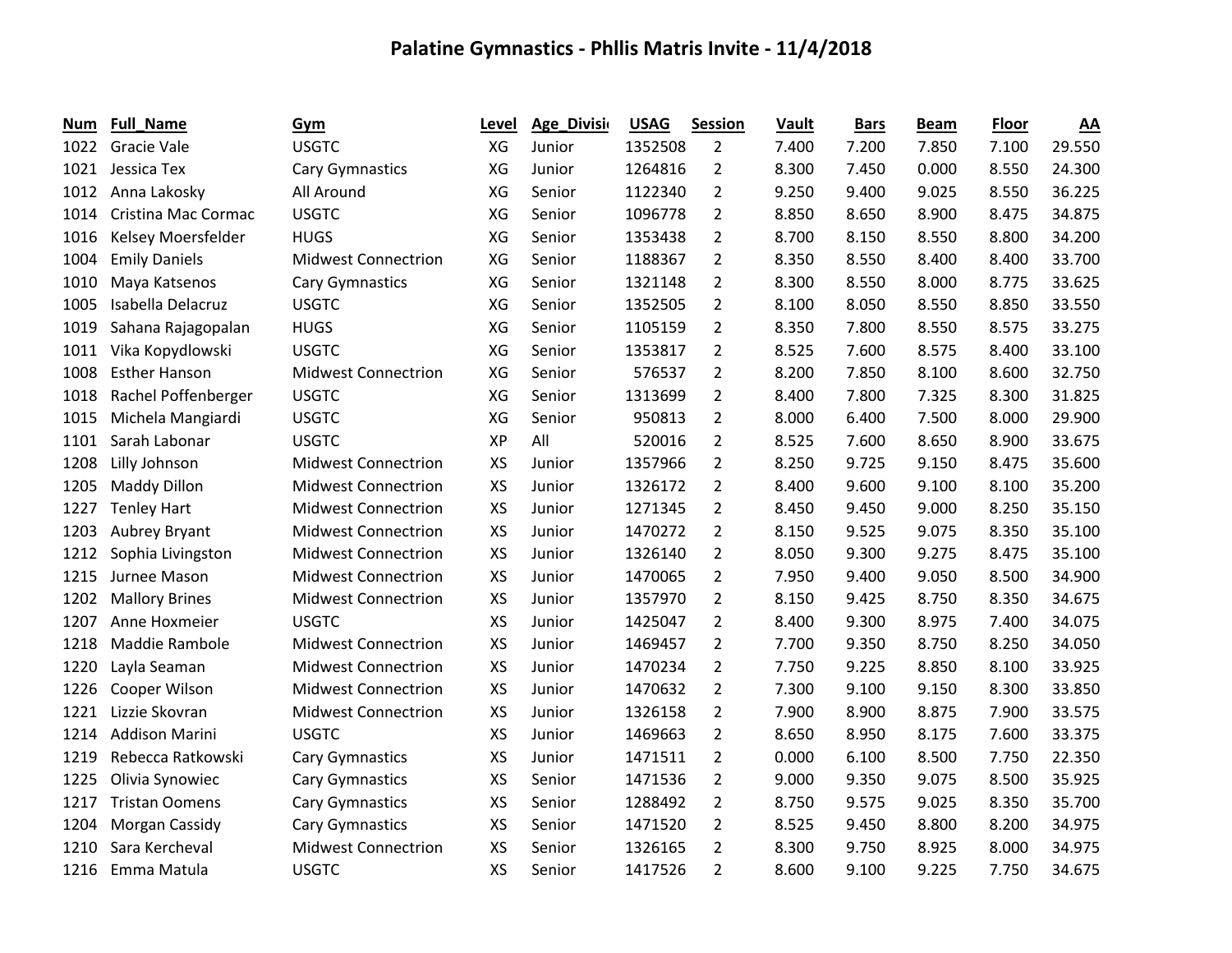| Num  | <b>Full_Name</b>     | Gym             | Level     | Age_Divisio | <b>USAG</b> | <b>Session</b> | Vault | <b>Bars</b> | <b>Beam</b> | <b>Floor</b> | $\underline{AA}$ |
|------|----------------------|-----------------|-----------|-------------|-------------|----------------|-------|-------------|-------------|--------------|------------------|
| 1213 | <b>Alexis Mailey</b> | Cary Gymnastics | <b>XS</b> | Senior      | 1471526     | $\overline{2}$ | 8.250 | 9.100       | 8.725       | 8.250        | 34.325           |
| 1206 | Greta Grigaraviciute | <b>USGTC</b>    | <b>XS</b> | Senior      | 1404906     | $\overline{2}$ | 8.950 | 9.000       | 8.675       | 7.650        | 34.275           |
| 1211 | Cassidy Kisiel       | All Around      | <b>XS</b> | Senior      | 1461978     | $\overline{2}$ | 8.375 | 9.100       | 8.350       | 8.100        | 33.925           |
| 1222 | Ari Solomon          | <b>USGTC</b>    | <b>XS</b> | Senior      | 1418925     | $\overline{2}$ | 8.575 | 8.800       | 8.450       | 7.500        | 33.325           |
| 1224 | Presley Stellflue    | <b>USGTC</b>    | XS        | Senior      | 1004875     | $\overline{2}$ | 8.450 | 8.275       | 8.475       | 7.800        | 33.000           |
| 1209 | Alyssa Karavouzis    | <b>USGTC</b>    | XS        | Senior      | 1383161     | $\overline{2}$ | 8.100 | 8.800       | 7.800       | 7.700        | 32.400           |
| 1223 | Kate Sprawka         | <b>USGTC</b>    | XS        | Senior      | 1467095     | $\overline{2}$ | 8.150 | 7.650       | 8.650       | 7.550        | 32.000           |
| 1201 | Sienna Bartlett      | <b>USGTC</b>    | <b>XS</b> | Senior      | 1468666     | $\overline{2}$ | 8.200 | 7.750       | 8.050       | 6.550        | 30.550           |
| 324  | Sage Smentowski      | <b>TGS</b>      | 3         | Junior A    | 1471504     | 3              | 8.800 | 9.050       | 8.200       | 9.200        | 35.250           |
| 308  | Lucy Kazlo           | <b>TGS</b>      | 3         | Junior A    | 1471485     | 3              | 9.000 | 9.400       | 7.650       | 8.900        | 34.950           |
| 310  | Katherine Kuehl      | <b>USGTC</b>    | 3         | Junior A    | 1291393     | 3              | 8.500 | 8.750       | 8.300       | 9.150        | 34.700           |
| 319  | Kallie Rubenstein    | <b>USGTC</b>    | 3         | Junior A    | 1272183     | 3              | 8.850 | 8.350       | 8.400       | 9.075        | 34.675           |
| 312  | Kaylen Lee           | <b>USGTC</b>    | 3         | Junior A    | 1396277     | 3              | 8.500 | 8.600       | 7.750       | 9.500        | 34.350           |
| 309  | Sophia Korovilas     | <b>USGTC</b>    | 3         | Junior A    | 1306492     | 3              | 8.550 | 8.050       | 7.900       | 9.025        | 33.525           |
| 323  | JJ Sievert           | <b>USGTC</b>    | 3         | Junior A    | 1397266     | 3              | 8.300 | 7.200       | 6.850       | 8.750        | 31.100           |
| 328  | Allie Taylor         | <b>USGTC</b>    | 3         | Junior A    | 1434804     | 3              | 8.150 | 8.000       | 5.900       | 8.350        | 30.400           |
| 304  | Sophia Cobielles     | <b>USGTC</b>    | 3         | Junior A    | 1397939     | 3              | 8.100 | 7.200       | 6.800       | 8.100        | 30.200           |
| 311  | Dylan Kuntz          | <b>USGTC</b>    | 3         | Junior A    | 1404565     | 3              | 8.100 | 6.700       | 7.100       | 7.950        | 29.850           |
| 326  | <b>Lily Smolik</b>   | <b>TGS</b>      | 3         | Junior B    | 1209281     | 3              | 9.400 | 9.425       | 8.375       | 9.450        | 36.650           |
| 321  | Isabella Santefort   | <b>TGS</b>      | 3         | Junior B    | 1471400     | 3              | 9.175 | 9.475       | 8.000       | 8.950        | 35.600           |
| 307  | Viktoria Kaczor      | <b>TGS</b>      | 3         | Junior B    | 1471553     | 3              | 9.050 | 8.600       | 8.050       | 9.025        | 34.725           |
| 325  | Calla Smentowski     | <b>TGS</b>      | 3         | Junior B    | 1471508     | 3              | 8.600 | 8.650       | 8.150       | 8.650        | 34.050           |
| 317  | Kylie Primak         | <b>HUGS</b>     | 3         | Junior B    | 1426663     | 3              | 8.400 | 8.650       | 7.700       | 8.700        | 33.450           |
| 327  | Sydney Sopterean     | <b>USGTC</b>    | 3         | Junior B    | 1464217     | 3              | 7.900 | 8.100       | 8.000       | 8.350        | 32.350           |
| 316  | Ella Pearson         | <b>USGTC</b>    | 3         | Junior B    | 1415736     | 3              | 8.900 | 7.700       | 7.300       | 8.400        | 32.300           |
| 331  | Gianna Young         | <b>USGTC</b>    | 3         | Junior B    | 1462927     | 3              | 8.500 | 7.400       | 6.850       | 7.700        | 30.450           |
| 302  | Elizabeth Boardman   | <b>USGTC</b>    | 3         | Junior B    | 1396425     | 3              | 8.250 | 6.150       | 7.350       | 7.650        | 29.400           |
| 315  | Rebekah Morrow       | <b>HUGS</b>     | 3         | Junior B    | 1426688     | 3              | 8.200 | 7.650       | 0.000       | 6.850        | 22.700           |
| 330  | Audrey To            | <b>TGS</b>      | 3         | Junior C    | 1471794     | 3              | 9.225 | 9.100       | 8.500       | 9.025        | 35.850           |
| 314  | Lillian MacKenzie    | <b>TGS</b>      | 3         | Junior C    | 1471559     | 3              | 9.200 | 8.400       | 8.900       | 8.550        | 35.050           |
| 301  | Addie Bauer          | <b>TGS</b>      | 3         | Junior C    | 1471020     | 3              | 9.350 | 8.650       | 7.900       | 9.000        | 34.900           |
| 322  | Laila Shaf           | <b>USGTC</b>    | 3         | Junior C    | 1463637     | 3              | 8.875 | 8.150       | 8.675       | 9.100        | 34.800           |
| 303  | Sophia Cimarrusti    | <b>USGTC</b>    | 3         | Junior C    | 1396372     | 3              | 8.750 | 7.850       | 8.100       | 9.000        | 33.700           |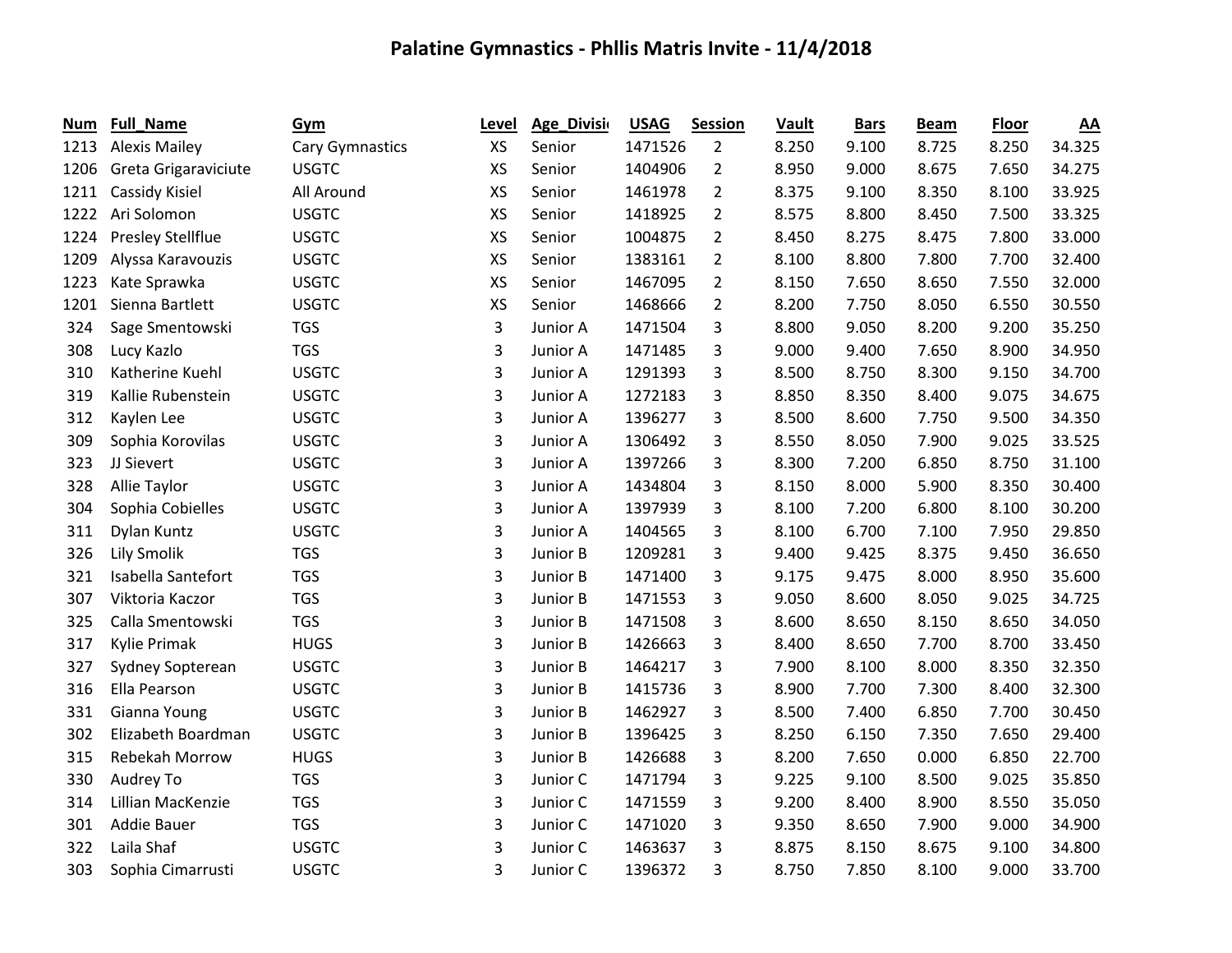| <b>Num</b> | <b>Full_Name</b>       | Gym                        | Level | Age_Divisi | <b>USAG</b> | <b>Session</b> | Vault | <b>Bars</b> | <b>Beam</b> | <b>Floor</b> | $\underline{AA}$ |
|------------|------------------------|----------------------------|-------|------------|-------------|----------------|-------|-------------|-------------|--------------|------------------|
| 306        | Dana Gibson            | <b>HUGS</b>                | 3     | Junior C   | 1426672     | 3              | 8.600 | 8.400       | 8.050       | 8.200        | 33.250           |
| 318        | Sophia Rotenberry      | <b>HUGS</b>                | 3     | Junior C   | 1426712     | 3              | 8.375 | 7.900       | 6.700       | 8.850        | 31.825           |
| 313        | Adrianna Linnane       | <b>USGTC</b>               | 3     | Junior C   | 1454280     | 3              | 8.350 | 7.500       | 8.000       | 7.850        | 31.700           |
| 305        | Noreen Franklin        | <b>USGTC</b>               | 3     | Junior C   | 1465010     | 3              | 8.350 | 7.450       | 7.700       | 8.000        | 31.500           |
| 329        | Nicolette Tindle       | <b>HUGS</b>                | 3     | Junior C   | 1192772     | 3              | 8.350 | 6.700       | 7.450       | 7.750        | 30.250           |
| 320        | Erin Salajean          | <b>USGTC</b>               | 3     | Junior C   | 1414712     | 3              | 0.000 | 0.000       | 0.000       | 0.000        | 0.000            |
| 519        | Carlie Normyle         | <b>Palatine Gymnastics</b> | 5     | Junior     | 1250789     | 3              | 8.675 | 8.950       | 9.225       | 8.925        | 35.775           |
| 518        | <b>Emily Mares</b>     | Trinity                    | 5     | Junior     | 1320913     | 3              | 8.800 | 9.100       | 9.050       | 8.750        | 35.700           |
| 508        | Erika D'Angelo         | <b>Palatine Gymnastics</b> | 5     | Junior     | 1082946     | 3              | 8.900 | 8.150       | 8.375       | 9.375        | 34.800           |
| 514        | Paige Jarvis           | Trinity                    | 5     | Junior     | 1320903     | 3              | 8.200 | 8.950       | 8.850       | 8.550        | 34.550           |
| 507        | <b>Bryleigh Cooper</b> | Trinity                    | 5     | Junior     | 1320857     | 3              | 8.750 | 9.000       | 8.100       | 8.450        | 34.300           |
| 526        | Kathryn Staub          | <b>USGTC</b>               | 5     | Junior     | 1096768     | 3              | 8.750 | 8.350       | 8.100       | 9.075        | 34.275           |
| 513        | Ava Gutierrez          | Trinity                    | 5     | Junior     | 1030565     | 3              | 8.600 | 8.525       | 8.300       | 8.825        | 34.250           |
| 502        | Kennedy Baptiste       | Trinity                    | 5     | Junior     | 1091216     | 3              | 8.550 | 8.250       | 8.125       | 9.250        | 34.175           |
| 511        | Megan Fostiak          | <b>USGTC</b>               | 5     | Junior     | 1096764     | 3              | 8.400 | 8.050       | 8.425       | 8.775        | 33.650           |
| 509        | Havana Dahlberg        | <b>Wilmette Gymnastics</b> | 5     | Junior     | 650896      | 3              | 8.250 | 8.150       | 8.200       | 8.800        | 33.400           |
| 510        | Margie Finnegan        | <b>USGTC</b>               | 5     | Junior     | 1096770     | 3              | 8.525 | 8.650       | 7.900       | 8.100        | 33.175           |
| 503        | Maria Bukowski         | <b>USGTC</b>               | 5     | Junior     | 1004877     | 3              | 8.300 | 7.500       | 8.400       | 8.550        | 32.750           |
| 517        | Hailey Malanaphy       | <b>HUGS</b>                | 5     | Junior     | 1080565     | 3              | 8.550 | 7.600       | 7.550       | 9.050        | 32.750           |
| 528        | Alexis Trevino         | <b>USGTC</b>               | 5     | Junior     | 1004861     | 3              | 8.400 | 6.750       | 8.250       | 8.250        | 31.650           |
| 501        | Ashley Anguiano        | All Around                 | 5     | Senior     | 1323262     | 3              | 9.125 | 9.000       | 9.250       | 9.450        | 36.825           |
| 506        | Elizabeth Choi         | <b>Palatine Gymnastics</b> | 5     | Senior     | 1082878     | 3              | 9.000 | 9.300       | 9.525       | 8.750        | 36.575           |
| 523        | ella Rose              | <b>Palatine Gymnastics</b> | 5     | Senior     | 1083025     | 3              | 8.700 | 8.725       | 9.150       | 9.000        | 35.575           |
| 504        | Viktoria Castillo      | All Around                 | 5     | Senior     | 1122297     | 3              | 8.725 | 9.000       | 8.675       | 8.825        | 35.225           |
| 512        | Kaylee Grabowski       | Trinity                    | 5     | Senior     | 619348      | 3              | 8.850 | 9.250       | 8.200       | 8.550        | 34.850           |
| 521        | Nicole Pola            | All Around                 | 5     | Senior     | 1122446     | 3              | 8.850 | 8.500       | 9.100       | 8.400        | 34.850           |
| 515        | Claire Lantman         | <b>Palatine Gymnastics</b> | 5     | Senior     | 1082997     | 3              | 8.675 | 8.050       | 9.000       | 8.925        | 34.650           |
| 516        | Alyra Lee              | <b>USGTC</b>               | 5     | Senior     | 1291387     | 3              | 8.750 | 8.650       | 8.400       | 8.750        | 34.550           |
| 529        | Annie Weiss            | <b>Wilmette Gymnastics</b> | 5     | Senior     | 1317394     | 3              | 8.650 | 8.300       | 8.000       | 9.250        | 34.200           |
| 525        | Paige Sharfstein       | <b>Wilmette Gymnastics</b> | 5     | Senior     | 1188896     | 3              | 8.800 | 8.200       | 8.500       | 7.850        | 33.350           |
| 522        | Ashley Ribordy         | <b>USGTC</b>               | 5     | Senior     | 1004876     | 3              | 8.350 | 7.300       | 8.575       | 9.000        | 33.225           |
| 520        | Ava Pearson            | <b>USGTC</b>               | 5     | Senior     | 1096782     | 3              | 8.475 | 8.150       | 8.350       | 8.000        | 32.975           |
| 527        | Annabel Sturgis        | <b>Wilmette Gymnastics</b> | 5     | Senior     | 1016212     | 3              | 8.450 | 7.625       | 7.650       | 8.100        | 31.825           |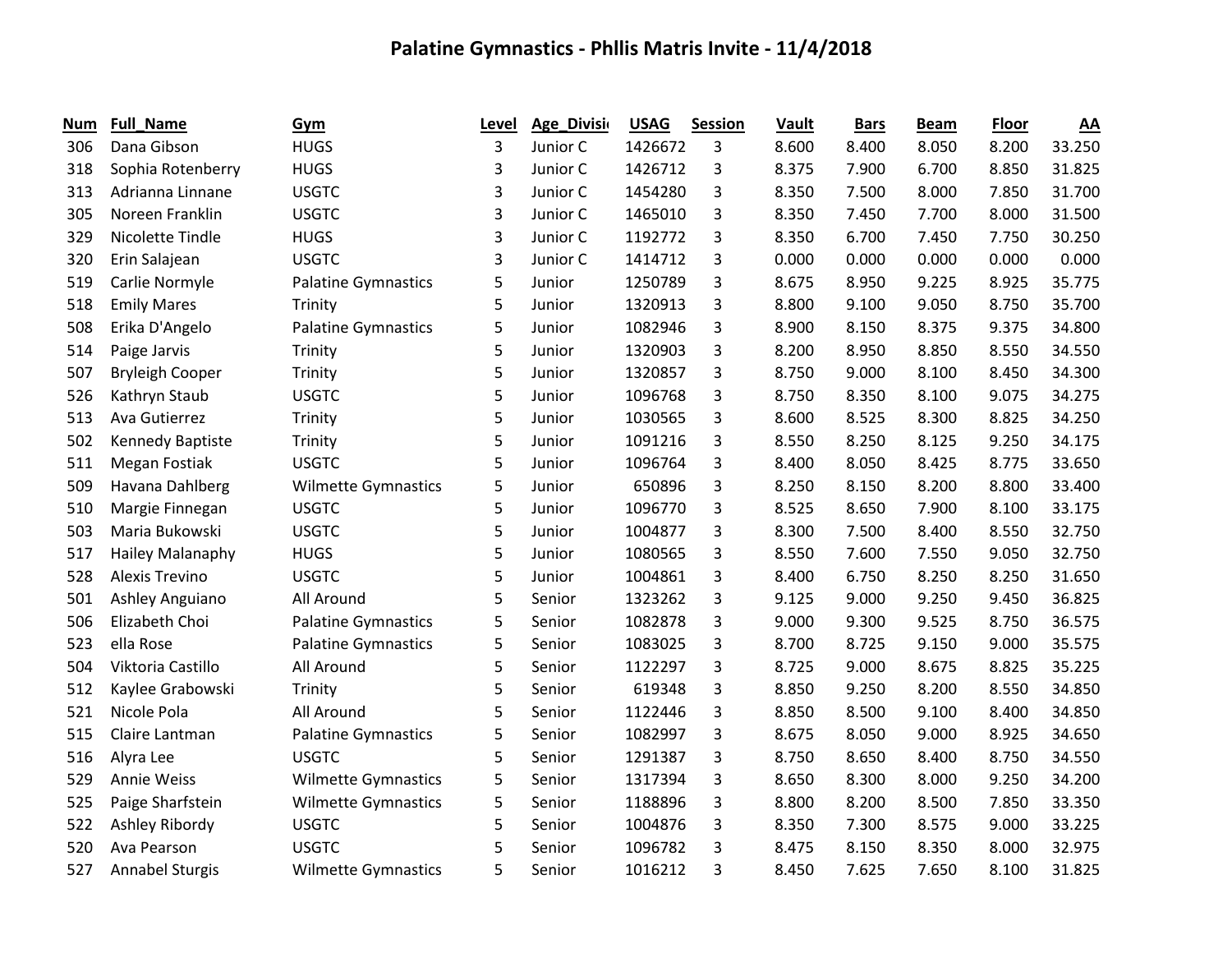| <b>Num</b> | <b>Full_Name</b>       | Gym                        | Level | <b>Age_Division</b> | <b>USAG</b> | <b>Session</b> | <b>Vault</b> | <b>Bars</b> | <b>Beam</b> | <b>Floor</b> | $\underline{AA}$ |
|------------|------------------------|----------------------------|-------|---------------------|-------------|----------------|--------------|-------------|-------------|--------------|------------------|
| 505        | Kayli Chierico         | <b>Palatine Gymnastics</b> | 5     | Senior              | 1082865     | 3              | 0.000        | 8.425       | 8.100       | 0.000        | 16.525           |
| 524        | Abby Sayavongsa        | <b>Palatine Gymnastics</b> | 5     | Senior              | 1083031     | 3              | 0.000        | 0.000       | 8.475       | 0.000        | 8.475            |
| 412        | Ella Chovanec          | Trinity                    | 4     | Jr A                | 1287122     | 4              | 8.400        | 9.025       | 8.900       | 9.100        | 35.425           |
| 466        | Jemma Sobanski         | <b>Palatine Gymnastics</b> | 4     | Jr A                | 1414882     | 4              | 8.650        | 8.600       | 8.375       | 8.600        | 34.225           |
| 467        | Savanna Socaciu        | Trinity                    | 4     | Jr A                | 1215932     | 4              | 7.400        | 7.250       | 8.250       | 8.750        | 31.650           |
| 424        | Aiyana Garcia          | Trinity                    | 4     | Jr A                | 1468316     | 4              | 8.900        | 7.600       | 7.400       | 7.700        | 31.600           |
| 408        | Lauren Burtelow        | <b>Wilmette Gymnastics</b> | 4     | Jr A                | 1317437     | 4              | 8.250        | 8.150       | 7.050       | 8.050        | 31.500           |
| 421        | Ally Esposito          | Trinity                    | 4     | Jr A                | 1428769     | 4              | 7.800        | 7.175       | 8.125       | 7.600        | 30.700           |
| 415        | Julia Darer            | <b>Wilmette Gymnastics</b> | 4     | Jr A                | 1449636     | 4              | 7.400        | 7.500       | 7.500       | 8.275        | 30.675           |
| 473        | Zoe Underwood          | <b>Wilmette Gymnastics</b> | 4     | Jr A                | 1446796     | 4              | 7.500        | 7.500       | 7.000       | 8.150        | 30.150           |
| 455        | <b>Madison Ogura</b>   | Trinity                    | 4     | Jr A                | 1428739     | 4              | 8.200        | 0.000       | 7.950       | 7.700        | 23.850           |
| 423        | Lucie Friedman         | <b>Wilmette Gymnastics</b> | 4     | Jr A                | 1422327     | 4              | 0.000        | 0.000       | 0.000       | 0.000        | 0.000            |
| 435        | Harper Jacobs          | <b>Wilmette Gymnastics</b> | 4     | Jr A                | 1422154     | 4              | 0.000        | 0.000       | 0.000       | 0.000        | 0.000            |
| 409        | <b>Willow Campbell</b> | <b>Midwest Connectrion</b> | 4     | Jr B                | 1206032     | 4              | 8.750        | 8.600       | 9.375       | 9.025        | 35.750           |
| 426        | Jasmine Gibbs          | Gym Fact                   | 4     | Jr B                | 1461444     | 4              | 8.800        | 9.625       | 8.150       | 9.125        | 35.700           |
| 427        | Mea Giczewski          | <b>Wilmette Gymnastics</b> | 4     | Jr B                | 1039287     | 4              | 9.350        | 9.375       | 7.200       | 9.275        | 35.200           |
| 463        | Ava Recchia            | <b>HUGS</b>                | 4     | Jr B                | 1153505     | 4              | 9.050        | 8.200       | 8.250       | 8.750        | 34.250           |
| 468        | Nora Sopiarz           | Gym Fact                   | 4     | Jr B                | 1458161     | 4              | 8.300        | 8.600       | 8.650       | 8.700        | 34.250           |
| 417        | <b>Hailey Detloff</b>  | <b>Palatine Gymnastics</b> | 4     | Jr B                | 1388286     | 4              | 8.900        | 8.875       | 7.500       | 8.700        | 33.975           |
| 440        | Kara Julian            | <b>USGTC</b>               | 4     | Jr B                | 1096794     | 4              | 7.900        | 8.100       | 7.900       | 8.350        | 32.250           |
| 477        | Meredith White         | <b>Wilmette Gymnastics</b> | 4     | Jr B                | 1317514     | 4              | 8.650        | 7.225       | 8.050       | 7.800        | 31.725           |
| 401        | Taylor Agostinelli     | <b>Wilmette Gymnastics</b> | 4     | Jr B                | 1423023     | 4              | 7.400        | 7.550       | 8.450       | 8.250        | 31.650           |
| 416        | <b>Isabel Davis</b>    | <b>Wilmette Gymnastics</b> | 4     | Jr B                | 1424045     | 4              | 7.350        | 8.150       | 6.900       | 8.050        | 30.450           |
| 451        | <b>Alexis Miller</b>   | Trinity                    | 4     | Jr B                | 1432458     | 4              | 7.850        | 0.000       | 5.750       | 7.500        | 21.100           |
| 441        | Zoey Junker            | <b>Wilmette Gymnastics</b> | 4     | Jr C                | 1313152     | 4              | 8.550        | 9.150       | 9.025       | 9.000        | 35.725           |
| 406        | Samantha Brown         | <b>Midwest Connectrion</b> | 4     | Jr C                | 1206051     | 4              | 8.900        | 8.675       | 8.600       | 9.400        | 35.575           |
| 405        | Andrea Bravo           | <b>Palatine Gymnastics</b> | 4     | Jr C                | 1389335     | 4              | 8.350        | 8.825       | 8.600       | 9.150        | 34.925           |
| 425        | Amelia Garthwait       | <b>Palatine Gymnastics</b> | 4     | Jr C                | 1452909     | 4              | 9.025        | 8.150       | 8.425       | 9.225        | 34.825           |
| 411        | Chloe Cheripka         | <b>Palatine Gymnastics</b> | 4     | Jr C                | 1157382     | 4              | 8.300        | 7.750       | 9.000       | 9.000        | 34.050           |
| 450        | Anna Mecher            | Trinity                    | 4     | Jr C                | 1010259     | 4              | 8.300        | 8.525       | 8.600       | 8.450        | 33.875           |
| 430        | Callie Hagel           | <b>USGTC</b>               | 4     | Jr C                | 1117514     | 4              | 8.500        | 8.650       | 8.050       | 8.650        | 33.850           |
| 442        | <b>Kiera Keating</b>   | <b>Wilmette Gymnastics</b> | 4     | Jr C                | 1314206     | 4              | 8.450        | 8.700       | 7.650       | 8.150        | 32.950           |
| 446        | Jamie Knuth            | <b>USGTC</b>               | 4     | Jr C                | 1272176     | 4              | 8.450        | 7.525       | 8.250       | 8.125        | 32.350           |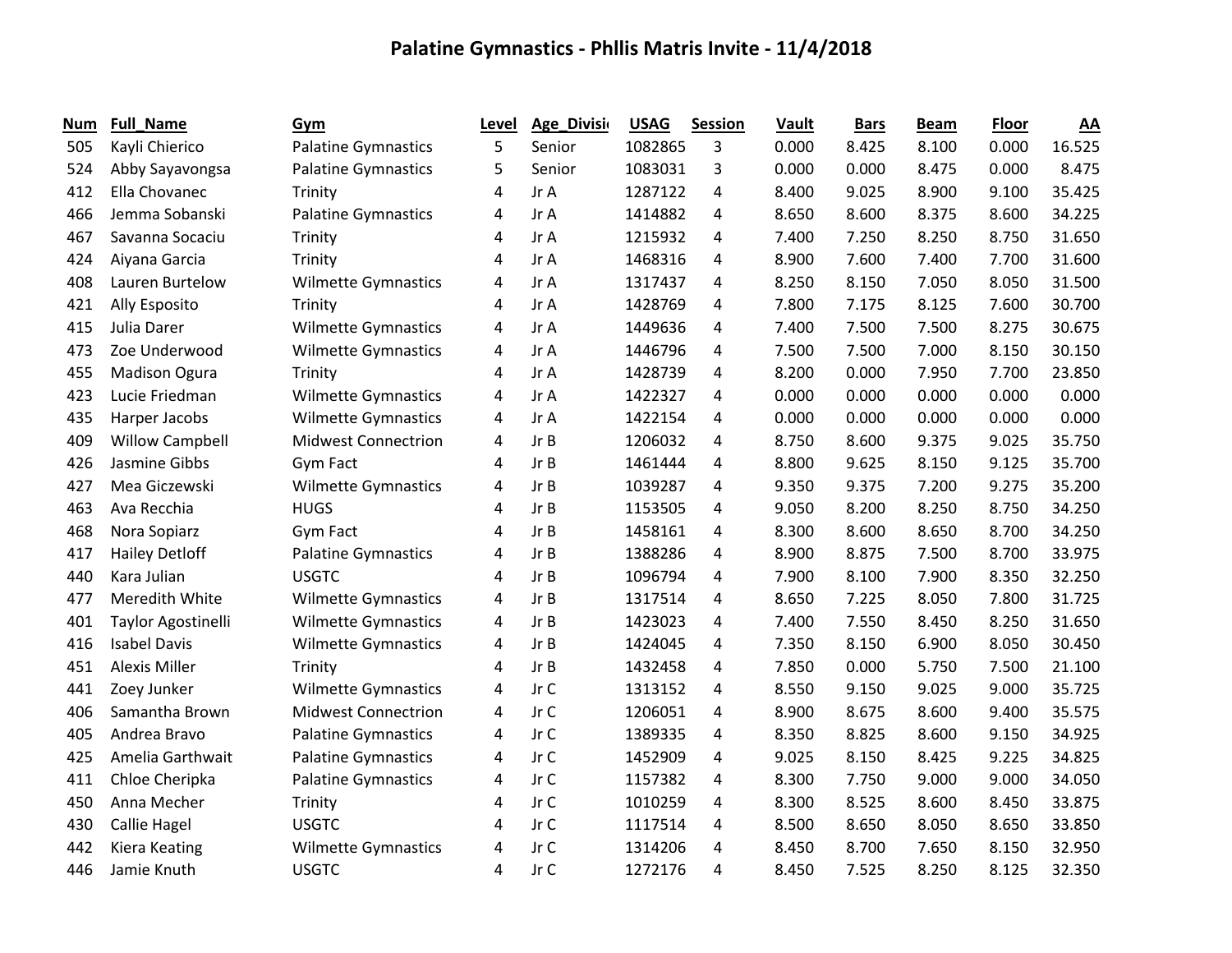| Num | Full_Name              | Gym                        | Level | Age_Divisio | <b>USAG</b> | <b>Session</b> | Vault | <b>Bars</b> | <b>Beam</b> | <b>Floor</b> | $\underline{AA}$ |
|-----|------------------------|----------------------------|-------|-------------|-------------|----------------|-------|-------------|-------------|--------------|------------------|
| 418 | <b>Ellery Driscoll</b> | <b>Wilmette Gymnastics</b> | 4     | Jr C        | 1445100     | 4              | 8.300 | 8.100       | 7.400       | 8.250        | 32.050           |
| 481 | Olivia Zorich          | Gym Fact                   | 4     | Jr C        | 1458278     | 4              | 0.000 | 8.150       | 7.775       | 0.000        | 15.925           |
| 436 | Rylee Jaramillo        | Gym Fact                   | 4     | Jr D        | 1458428     | 4              | 9.000 | 9.550       | 8.750       | 9.325        | 36.625           |
| 460 | Lucia Pozgay           | <b>Wilmette Gymnastics</b> | 4     | Jr D        | 1314216     | 4              | 9.025 | 8.600       | 8.500       | 9.150        | 35.275           |
| 474 | Madison Vander Jeugdt  | Gym Fact                   | 4     | Jr D        | 1308564     | 4              | 8.750 | 9.150       | 8.675       | 8.350        | 34.925           |
| 461 | Selene Quimby          | Trinity                    | 4     | Jr D        | 1320938     | 4              | 8.700 | 8.575       | 8.625       | 8.800        | 34.700           |
| 402 | Kylie Arzer            | Gym Fact                   | 4     | Jr D        | 1458927     | 4              | 8.650 | 8.000       | 7.400       | 9.050        | 33.100           |
| 433 | Aubrey Hoyt            | <b>Wilmette Gymnastics</b> | 4     | Jr D        | 1317345     | 4              | 7.600 | 8.350       | 8.450       | 8.550        | 32.950           |
| 457 | Maggie Polatsek        | <b>USGTC</b>               | 4     | Jr D        | 1272199     | 4              | 7.600 | 8.450       | 8.250       | 8.125        | 32.425           |
| 458 | Lila Polatsek          | <b>USGTC</b>               | 4     | Jr D        | 1272197     | 4              | 6.800 | 6.600       | 8.200       | 8.025        | 29.625           |
| 422 | <b>Allison Farr</b>    | <b>USGTC</b>               | 4     | Jr D        | 1272181     | 4              | 7.300 | 6.350       | 7.450       | 8.350        | 29.450           |
| 410 | Samantha Carasso       | Trinity                    | 4     | Jr D        | 1320846     | 4              | 9.375 | 8.900       | 7.750       | 0.000        | 26.025           |
| 403 | Mia Ascione            | <b>Wilmette Gymnastics</b> | 4     | Jr D        | 1313174     | $\overline{4}$ | 8.850 | 0.000       | 6.825       | 8.300        | 23.975           |
| 452 | Izzy Misztur           | Trinity                    | 4     | Jr D        | 1433707     | 4              | 8.000 | 0.000       | 7.900       | 7.750        | 23.650           |
| 456 | Liana Papadopoulos     | <b>Palatine Gymnastics</b> | 4     | Sr A        | 1265489     | 4              | 9.300 | 8.600       | 8.600       | 9.250        | 35.750           |
| 413 | Katelyn Cox            | <b>Palatine Gymnastics</b> | 4     | Sr A        | 1415024     | 4              | 8.700 | 9.050       | 8.875       | 9.000        | 35.625           |
| 404 | Ava Boesen             | <b>Palatine Gymnastics</b> | 4     | Sr A        | 1278599     | 4              | 8.825 | 8.800       | 8.400       | 9.025        | 35.050           |
| 465 | Elena Scarano          | <b>Wilmette Gymnastics</b> | 4     | Sr A        | 1314172     | 4              | 8.550 | 8.325       | 8.575       | 8.900        | 34.350           |
| 479 | Shale Wozney           | <b>Wilmette Gymnastics</b> | 4     | Sr A        | 1339891     | $\overline{4}$ | 8.400 | 8.525       | 8.100       | 8.450        | 33.475           |
| 431 | <b>Addison Hagel</b>   | <b>USGTC</b>               | 4     | Sr A        | 1004864     | 4              | 7.700 | 8.700       | 8.050       | 8.700        | 33.150           |
| 414 | Aubrey Danca           | Gym Fact                   | 4     | Sr A        | 1455853     | 4              | 8.450 | 7.875       | 7.850       | 8.350        | 32.525           |
| 453 | Sadie Mysen            | <b>Wilmette Gymnastics</b> | 4     | Sr A        | 1424212     | 4              | 8.050 | 8.475       | 6.850       | 8.250        | 31.625           |
| 420 | Piper Dunn             | <b>Wilmette Gymnastics</b> | 4     | Sr A        | 1443878     | 4              | 8.100 | 7.900       | 7.150       | 7.800        | 30.950           |
| 478 | Alayna Woitel          | <b>USGTC</b>               | 4     | Sr A        | 1291395     | 4              | 7.500 | 6.700       | 7.350       | 8.775        | 30.325           |
| 419 | <b>Alice Dubiel</b>    | Trinity                    | 4     | Sr A        | 1215924     | 4              | 7.800 | 8.200       | 8.800       | 0.000        | 24.800           |
| 432 | Peyton Hocking         | <b>Midwest Connectrion</b> | 4     | Sr A        | 1188279     | 4              | 7.350 | 6.050       | 9.150       | 1.500        | 24.050           |
| 482 | Gabriella Zorich       | Gym Fact                   | 4     | Sr B        | 1308584     | 4              | 9.050 | 9.400       | 8.750       | 9.000        | 36.200           |
| 469 | Izzy Steinbach         | <b>Palatine Gymnastics</b> | 4     | Sr B        | 1278627     | 4              | 8.575 | 9.400       | 9.000       | 9.100        | 36.075           |
| 480 | Clare Zach             | <b>Palatine Gymnastics</b> | 4     | Sr B        | 1461172     | 4              | 8.650 | 8.800       | 8.700       | 9.050        | 35.200           |
| 459 | Morgan Potter          | <b>Midwest Connectrion</b> | 4     | Sr B        | 1188333     | 4              | 8.900 | 8.400       | 8.800       | 9.025        | 35.125           |
| 471 | <b>Kristin Tenoso</b>  | Gym Fact                   | 4     | Sr B        | 1454716     | 4              | 8.650 | 9.100       | 8.950       | 8.425        | 35.125           |
| 445 | <b>Taylor Kim</b>      | <b>Wilmette Gymnastics</b> | 4     | Sr B        | 1313159     | 4              | 9.350 | 8.525       | 8.600       | 8.475        | 34.950           |
| 439 | Madison Julian         | <b>USGTC</b>               | 4     | Sr B        | 1004860     | 4              | 8.550 | 8.325       | 8.450       | 8.350        | 33.675           |